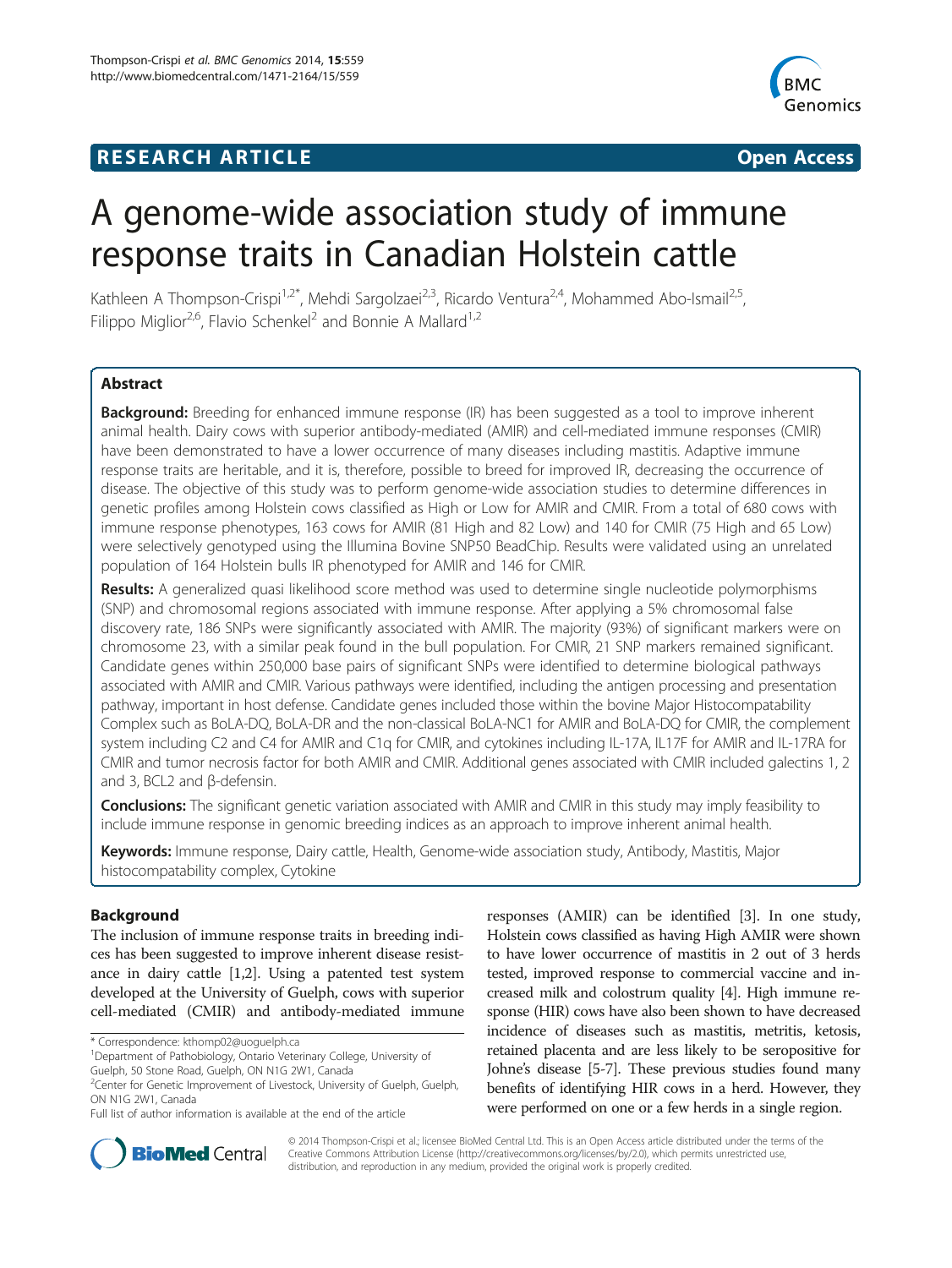Subsequently, immune response profiles were measured on 680 Holsteins from 58 herds across Canada in collaboration with the Canadian Bovine Mastitis Research Network [\[8](#page-8-0)]. Significant variation in immune response phenotypes between cows, herds and regions was found, indicating it is possible to classify cows as High, Average or Low Immune Responders on a national scale. Genetic parameters of the immune response traits for these cows were estimated, and AMIR and CMIR were found to be heritable, 0.29 and 0.19, respectively [[9\]](#page-8-0). These heritability estimates are similar to those for production traits [[10](#page-8-0)] demonstrating the feasibility of breeding for enhanced immune response. Cows were classified as High, Average or Low using estimated breeding values (EBV) for AMIR and CMIR. Associations with mastitis were investigated, and High AMIR cows were found to have significantly lower incidence rates of clinical mastitis compared to Average and Low AMIR cows [\[11\]](#page-8-0). Also, the Low AMIR cows tended to have the most severe mastitis. These previous studies demonstrate breeding cattle for enhanced immune response, on a national scale, may decrease the incidence and severity of disease in the dairy industry. Further, beneficial associations with some reproductive and longevity traits have been reported, suggesting that breeding for enhanced immune response may also improve longevity and reproductive traits [\[9\]](#page-8-0).

Genome-wide association studies (GWAS) utilize information on genetic markers or single nucleotide polymorphisms (SNP) evenly spaced across the genome to determine associations with a trait of interest [[12\]](#page-8-0). In cattle, various GWAS have been performed to evaluate genetic differences for a variety of traits like production, reproduction and conformation [\[13](#page-8-0)] and for susceptibility or resistance to certain disease such as Johne's disease [[14,15](#page-8-0)], bovine tuberculosis [[16](#page-8-0)], mastitis or somatic cell score [[17](#page-8-0)-[19\]](#page-8-0). These studies have been useful for identifying SNP markers and genes associated with a particular disease [[20,21](#page-8-0)]. However, no GWAS have been performed to evaluate general immune responsiveness in cattle. Therefore, the objective of this study was to use a genome-wide association approach to identify SNP markers, candidate genes and biological pathways associated with AMIR and CMIR. Results of this work are expected to provide insight into the immunological regulation of general antibody and cell-mediated immunity in cattle, as well as demonstrate the potential to include immune response traits in genomic selection indices to decrease the occurrence of disease and improve animal health in the dairy industry.

# Methods

# Animals

Immune responses traits (CMIR and AMIR) of 680 lactating Holsteins, outside the peripartum period, from 58 herds across Canada were evaluated [[8\]](#page-8-0) in collaboration with the Canadian Bovine Mastitis Research Network. For validation, a total of 543 Holstein bulls were immune response phenotyped in collaboration with the Semex Alliance. All experimental procedures were approved by the Animal Care Committee of the University of Guelph under guidelines of the Canadian Council of Animal Care.

# Immune response traits

As described and reported previously, cows and bulls were immunized with both a type 1 and a type 2 test antigen to induce CMIR and AMIR, respectively [\[8](#page-8-0)]. A delayed-type hypersensitivity test to the type 1 test antigen was used as an indicator of CMIR. AMIR was evaluated by measuring serum antibody of the IgG1 isotype to the type 2 test antigen by enzyme-linked immunosorbent assay (ELISA) on Day 0, 14 and 21 of the immunization protocol. Genetic parameters and breeding values of the adaptive immune response traits AMIR and CMIR in these herds have been estimated and reported previously [\[9](#page-8-0)]. The CMIR had an estimated heritability of 0.19 while estimates for AMIR were 0.27 and 0.38 on Day 14 and 21, respectively. For use in the genome-wide association study, cows were ranked on the average AMIR at Day 14 and Day 21 and bulls were ranked on AMIR at Day 14. Cattle with an  $EBV > + 1$ or < - 1 standard deviation from the mean were considered High Immune Responders or Low Immune Responders, respectively.

# Genotyping and quality control

Selective genotyping was used to increase the probability of finding significant markers for these traits despite the relatively small number of individuals that were genotyped in this first study. A total of 163 cows for AMIR (81 High and 82 Low) and 140 cows for CMIR (75 High and 65 Low) were selectively genotyped using the Bovine SNP50 BeadChip (Illumina, San Diego, CA). Hair follicles were collected as a source of DNA. DNA was extracted by Maxxam Analytics (Guelph, Ontario, Canada) and genotyping performed by DNA Landmarks (Saint-Jean-sur-Richelieu, Quebec, Canada). Bull genotypes were provided by the Semex Alliance. For AMIR there were 83 High and 81 Low responders and for CMIR 74 High and 72 Low responders. On average, there were 4.78 missing genotypes for cows and 2.38 for bulls, which were imputed using FImpute [\[22\]](#page-8-0). A total of 45,187 SNP markers were considered for the association analysis based on USDA quality control measures [\[23](#page-8-0)]. Additional quality control measures applied to the data included the exclusion of SNP markers with a minor allele frequency (MAF) of less than 0.05 and individuals with a call rate equal or less than 0.85.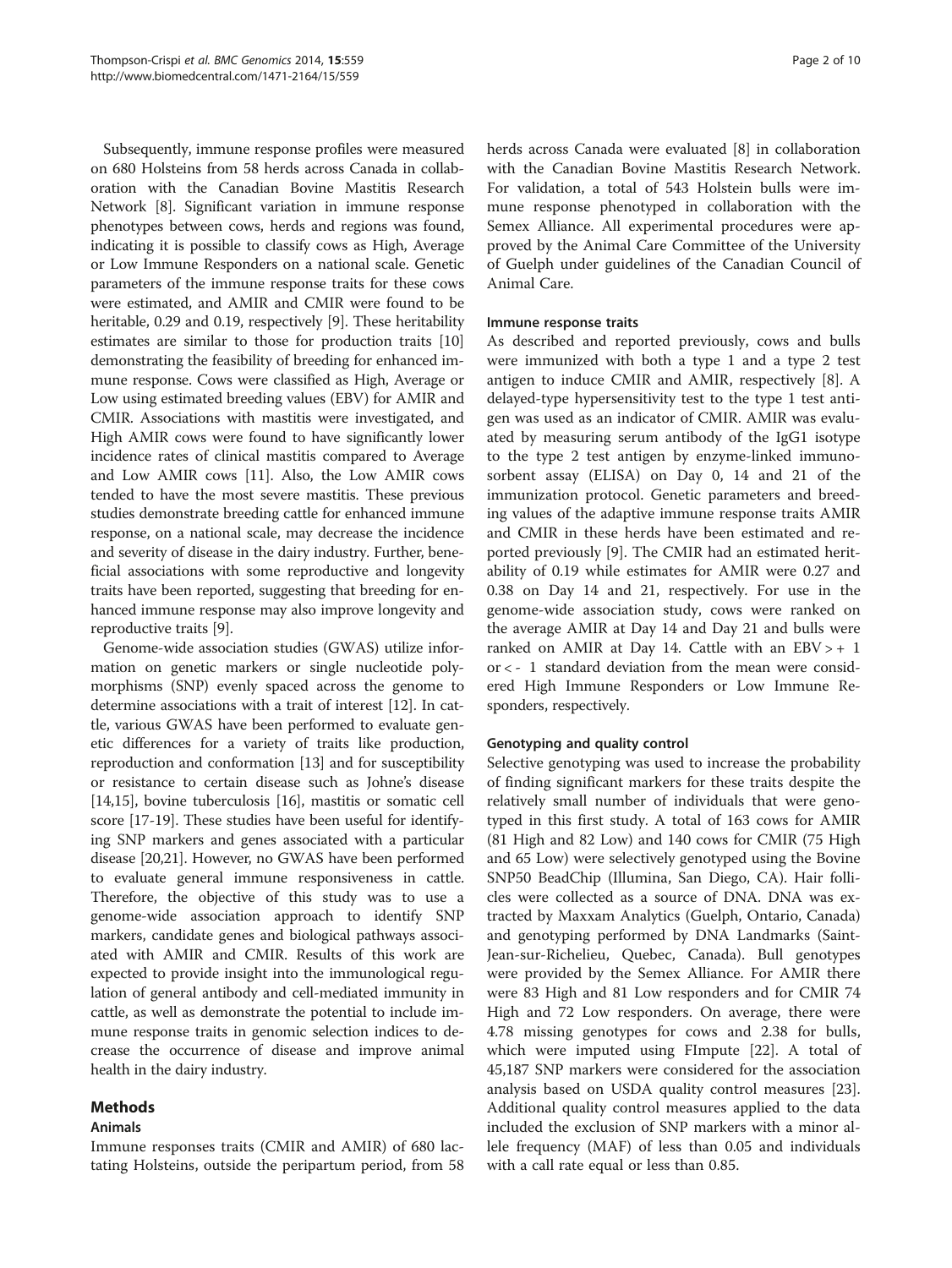#### Statistical analysis

A generalized quasi-likelihood score method [\[24\]](#page-8-0) was used to determine SNP markers significantly associated with AMIR and CMIR for cows and bulls separately. This method accounts for the background polygene effect by using pedigree-based relationships among animals and is not biased by selective genotyping, since it is based on a logistic regression approach. Pedigrees were obtained from the Canadian Dairy Network and included 29,402 and 19,189 for the cows' and bulls' pedigree, respectively. In order to account for multiple comparisons, a chromosomal False Discovery Rate (FDR) of 0.05 was applied [\[25\]](#page-8-0).

#### Candidate gene discovery and pathway analysis

Significant SNPs were mapped to corresponding or nearby genes using NGS-SNP [[26\]](#page-8-0). Genes 250,000 base pairs (bp) up or downstream of the significant SNP were obtained for pathway analysis. The identified genes were submitted to database for annotation and visualization and the integrated discovery (DAVID) bioinformatics resource 6.7 to perform enrichment analysis in order to determine biological pathways associated with AMIR and CMIR [[27,28\]](#page-8-0).

# Results

The dataset contained 40,935 SNPs for AMIR and 40,973 SNPs for CMIR after applying quality control measures. For AMIR 18 (8 High and 10 Low) individuals were removed for low call rates (<0.85). For CMIR, 7 individuals were removed from the analysis for the same reason (3 High and 4 Low). Figure 1 shows the Manhattan plot of the  $-\log 10(p)$  for all markers for AMIR. A total of 2,741 SNPs were significantly (comparison-wise  $P < 0.05$ ) associated with AMIR. After accounting for multiple comparisons, 186 SNPs remained significant at a chromosome-wise 5% FDR. The majority (93%) of the SNP markers associated with AMIR were on chromosome 23 (173/186) and this chromosome lost the fewest SNPs after accounting for multiple comparisons. The smallest p values were observed for chromosome 23 and therefore this chromosome lost only 32% of the significant SNPs after applying the FDR, versus the other chromosomes that lost > 90%. Figure [2](#page-3-0) shows the Manhattan plot results for AMIR for chromosome 23 only.

Figure [3](#page-3-0) shows the Manhattan plot of the  $-\log 10(p)$ for all markers for CMIR. A total of 2,976 markers were significantly (comparison-wise  $P < 0.05$ ) associated with CMIR, and 21 remained significant after accounting for multiple comparisons. Chromosome 23 contained the largest proportion of significant markers (4/21), and all 4 markers were also significant for AMIR. Figure [4](#page-4-0) shows the Manhattan plot results for CMIR for chromosome 23 only.

For AMIR, 428 genes were found within 250,000 bp of the 186 SNP markers significant at FDR < 0.05. Table [1](#page-4-0) shows the top 10 significant SNPs associated with AMIR and the genes within 250,000 base pairs of the markers. Candidate genes included those within the bovine Major Histocompatability Complex such as BoLA-DQ, BoLA-DR and the non-classical BoLA-NC1, the complement system including C2 and C4, and cytokines including IL-17A, IL17F and tumor necrosis factor. All genes were submitted to DAVID and 67 genes were enriched to 12 biological pathways (P < 0.05) through Kyoto Encyclopedia of Genes and Genomes (KEGG) (Table [2](#page-5-0)). The antigen processing and presentation pathway had 11 genes significantly associated with this pathway, mainly due to the BoLA genes found on chromosome 23.

For CMIR, 98 genes were within 250,000 bp of the 17 significant markers. Table [3](#page-5-0) shows the top 10 significant markers and genes associated with CMIR. Genes related to immune response included BoLA-DQ, C1q associated with the complement system and the cytokine receptor IL-17RA as well as tumor necrosis factor. Additional genes associated with CMIR included galectins 1, 2 and

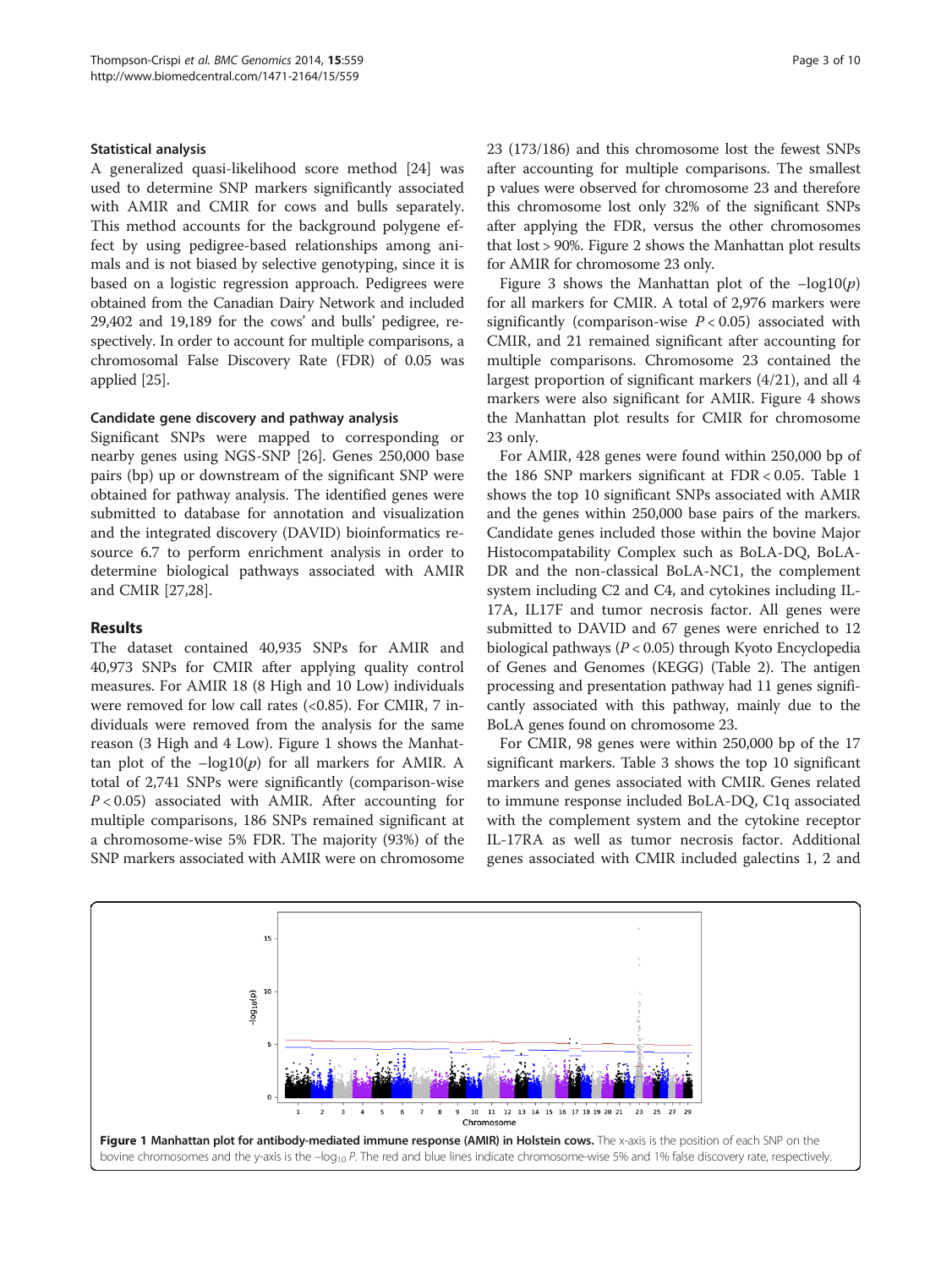<span id="page-3-0"></span>

3, BCL2 and β-defensin. The CMIR genes were not significantly  $(P < 0.05)$  enriched in pathways using DAVID, but 3 genes were enriched in the natural killer cell mediated cytotoxicity pathway  $(P = 0.061)$ .

Results for AMIR and CMIR were validated in a population of bulls that have been immune response phenotyped with the same protocol as that used for cows. No bulls were removed from the analysis due to low individual call rates. For AMIR, the peak on chromosome 23 was confirmed (Figure [5\)](#page-6-0). The number of significant SNP markers in bulls for both AMIR (Figure [5](#page-6-0)) and CMIR (Figure [6](#page-6-0)) confirms the large degree of genetic variation in these immune response traits. The antigen processing and presentation pathway was significantly  $(P < 0.0001)$  associated with AMIR in the bulls, verifying results found in cows.

# **Discussion**

This study was the first genome-wide association study for general adaptive immune responsiveness in dairy cattle. Previous GWAS have evaluated differences in resistance or susceptibility to certain diseases; however, the approach proposed here may identify SNP profiles associated with general disease resistance, since cows with superior immune responses are known to have a lower occurrence of disease [\[7](#page-8-0),[11](#page-8-0)]. The current study found significant variation in SNP profiles between cows classified as High or Low for AMIR and CMIR, indicating that it may, one day, be possible to identify animals with superior immune responses and therefore disease resistance based on genetic profiles. The significant variation in SNP profiles of cows for both AMIR and CMIR were confirmed in an independent population of Holstein

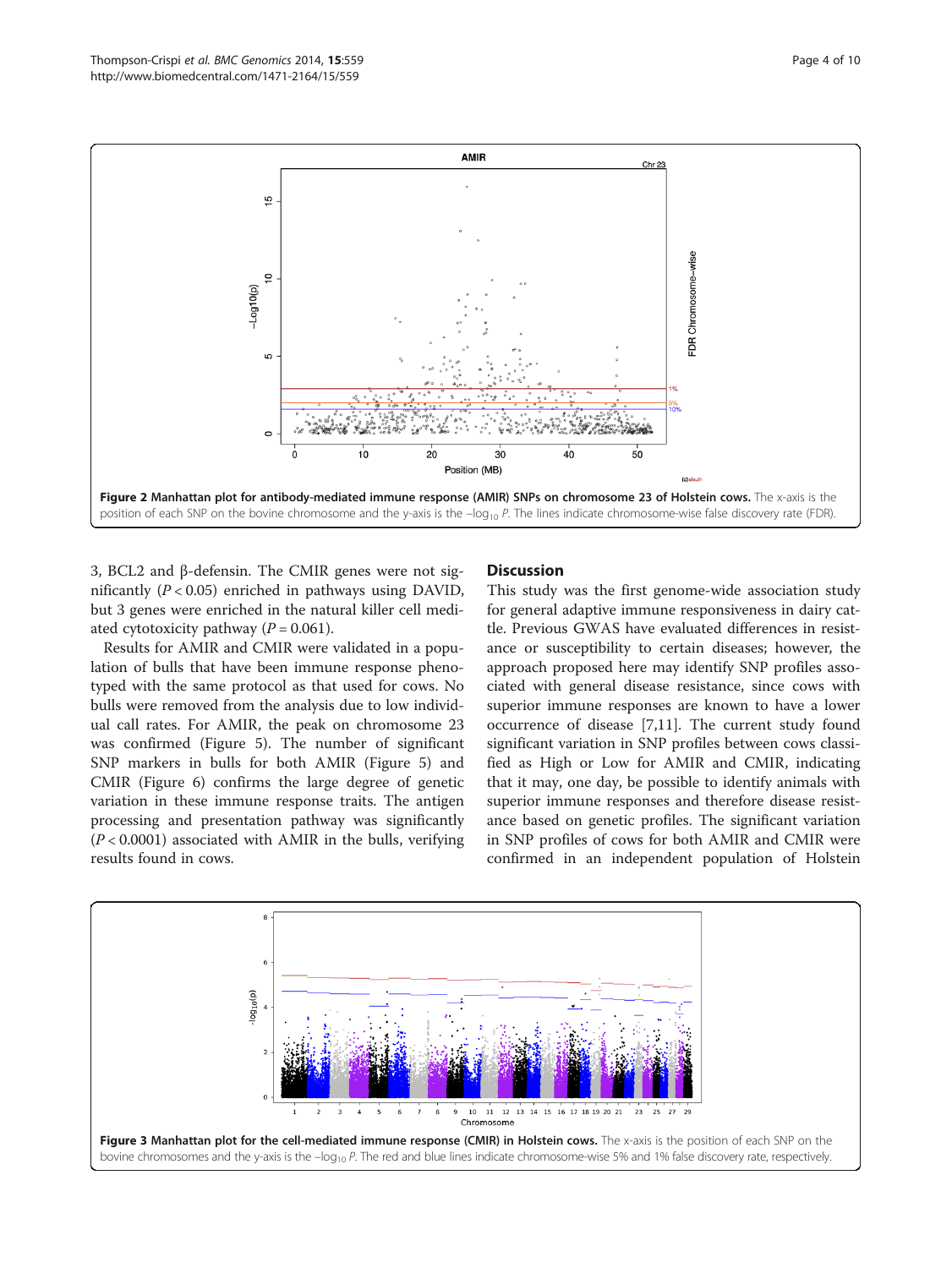<span id="page-4-0"></span>

bulls, providing strength to the results found here. The majority of significant SNPs were found on chromosome 23 for AMIR, with the antigen processing and presentation pathway being significantly associated with AMIR. Again, the significant peak of markers found on chromosome 23 in cows and the antigen processing and presentation pathway were confirmed in the bulls, which were not closely related to the population of tested cows.

In cattle, the major histocompatibility complex (MHC), known as bovine leukocyte antigen (BoLA), is located on chromosome 23 and is well known as a location of major genes associated with immune response and disease resistance [\[29,30\]](#page-8-0). The MHC is involved in processing and

presenting host and pathogen peptides to the cells of the immune system. The MHC class I is involved in processing and presenting endogenous peptides to CD8+ T cells [[31](#page-8-0)], whereas MHC class II tends to present exogenous or extracellular peptides to CD4+ T cells [[32](#page-8-0),[33](#page-8-0)], which then mediate appropriate host responses. Given that the majority of SNPs associated with AMIR in this study were located on chromosome 23 and the function of this gene region is to mediate effective adaptive immune responses, it is expected that the antigen and processing pathway was significantly associated with AMIR. The antigen processing and presentation pathway was also significant in the independent bull population, validating the results found in cows. For CMIR, although the enriched genes list in

Table 1 Top ten single nucleotide polymorphism (SNP) markers significantly (chromosome-wise false discovery rate < 0.05) associated with antibody-mediated immune response in Holstein cows and genes within 250,000 base pairs flanking the markers

| <b>BTA</b> | <b>SNP</b>             | Location (bp) | -log <sub>10</sub> $P$ | Entrez gene ID                                                                                                                                    |
|------------|------------------------|---------------|------------------------|---------------------------------------------------------------------------------------------------------------------------------------------------|
| 23         | ARS-BEGI-NGS-111879    | 25.109.188    | 15.95                  | BolA-DQA1, ELOVL5, FBXO9, GCM1, GSTA3, GSTA4, GSTA5, ICK                                                                                          |
| 23         | Hapmap50029-BTA-55899  | 24,181,053    | 13.10                  | IL17A, IL17F, MIR133B, MIR206                                                                                                                     |
| 23         | BTA-27247-no-rs        | 26,736,263    | 12.49                  | BTN3A2, NOTCH4, TSBP                                                                                                                              |
| 23         | ARS-BEGL-NGS-105563    | 28,819,118    | 9.91                   | GABBR1, MOG, PPP1R11, TRIM10, TRIM15, TRIM26, TRIM31, TRIM40, UBD, ZNRD1                                                                          |
| 23         | ARS-BEGL-BAC-3611      | 33,645,739    | 9.70                   |                                                                                                                                                   |
| 23         | Hapmap57845-rs29014813 | 32,998,188    | 9.69                   | ACOT13, ALDH5A1, FAM65B, GMNN, GPLD1, MRS2, TDP2                                                                                                  |
| 23         | Hapmap44002-BTA-110636 | 25,178,791    | 9.01                   | BOLA-DQA1, BOLA-DQB, ELOVL5, FBXO9, GCM1, GSTA3, GSTA4, ICK                                                                                       |
| 23         | BTA-55821-no-rs        | 27.944.066    | 8.98                   | ATAT1, BOLA, CCHCR1, CDSN, DDR1, DHX16, FLOT1, GTF2H4, IER3, KIAA1949,<br>MDC1, MICB, MRPS18B, NRM, POUSF1, PPP1R10, PSORS1C2, SFTA2, TCF19, TUBB |
| 23         | ARS-BEGI-NGS-37272     | 32,025,158    | 8.78                   | HIST1H2BA, LRRC16A, SCGN, SLC17A1, SLC17A3, SLC17A4                                                                                               |
| 23         | Hapmap41584-BTA-56031  | 24,939,249    | 8.20                   | ELOVL5, FBXO9, GCM1, GSTA1, GSTA3, GSTA3, GSTA4, GSTA5, ICK, TMEM14A, TRAM2                                                                       |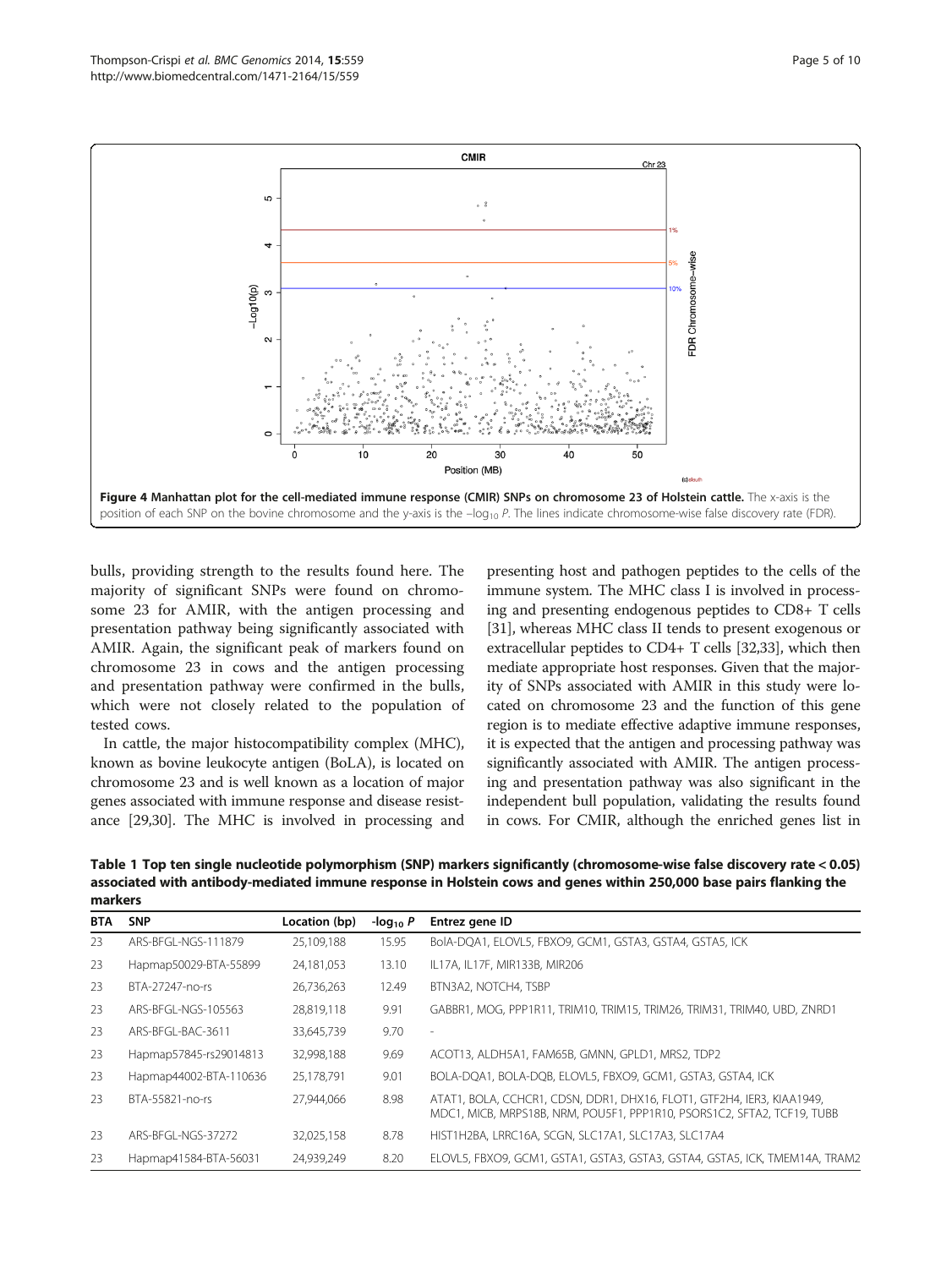| KEGG <sup>1</sup> pathway                    | Count          | $\%$ | P value   | Benjamini <sup>2</sup> |
|----------------------------------------------|----------------|------|-----------|------------------------|
| Systemic lupus erythematosus                 | 19             | 4.7  | $2.1E-10$ | $2.2E - 08$            |
| Type I diabetes mellitus                     | 9              | 2.2  | 3.3E-06   | 1.7E-04                |
| Antigen processing and presentation          | 11             | 2.7  | 4.1E-06   | 1.4E-04                |
| Olfactory transduction                       | 32             | 7.9  | 4.5E-06   | 1.2E-04                |
| Graft-versus-host disease                    | 8              | 2.0  | 5.7E-06   | 1.2E-04                |
| Allograft rejection                          | 8              | 2.0  | 1.4E-05   | 2.4E-04                |
| Asthma                                       | 6              | 1.5  | 2.4E-04   | 3.5 E-03               |
| Autoimmune thyroid disease                   |                | 1.7  | 5.5 E-04  | 7.2 E-03               |
| Viral myocarditis                            | $\overline{7}$ | 1.7  | 3.5 E-03  | 4.0 E-02               |
| Intestinal immune network for IgA production | 5              | 1.2  | 2.7 E-02  | 2.5 E-02               |
| Spliceosome                                  | 8              | 2.0  | 2.9 E-02  | 2.4 E-02               |

<span id="page-5-0"></span>Table 2 Biological pathways significantly (P < 0.05) associated with antibody mediated immune response of Holstein cattle

<sup>1</sup> Kyoto Encyclopedia of Genes and Genomes.

<sup>2</sup>Benjamini = False Discovery Rate  $\alpha$  = 0.1.

this pathway was not significant, a candidate gene was identified in BolA.

Bovine MHC I is under control of 6 loci, with combinations of two or three haplotypes expressed allowing for high degree polymorphism and diversity in this region [[34\]](#page-8-0). On the other hand, the class II region consists of genes encoding two proteins, DR and DQ, with DRA being monomorphic and DRB and DQ regions being highly polymorphic. The DQ locus is duplicated, and therefore many haplotype combinations allow the class II region to maintain a high degree of polymorphism [[35\]](#page-8-0). As suggested recently, it is possible that deliberate selection for production in dairy cattle has decreased the diversity in the MHC region explaining the associated increase in diseases like mastitis with known links to

BoLA [[36\]](#page-8-0). Selection strategies to maintain diversity and increase heterozygosity in MHC genes may be important in order to breed robust cattle capable of responding appropriately to a variety of challenges including both intra- and extracellular pathogens. The high degree of variation on chromosome 23 associated with AMIR in the current study, in particular within BolA, suggests that selection for immune responsiveness might be an approach to maintain diversity in MHC genes.

The relationship between BoLA class II and resistance or susceptibility to mastitis has been known for over 20 years [[37](#page-8-0)[-40\]](#page-9-0). T cell proliferative responses have also been demonstrated to be dependent on the bovine MHC II [\[41\]](#page-9-0). The high antibody responding cows used in this study have previously been demonstrated to have a

Table 3 Top ten single nucleotide polymorphism (SNP) markers significantly (chromosome-wise false discovery rate < 0.05) associated with the cell-mediated immune response in Holstein cows and genes within 250,000 base pairs flanking the markers

| <b>BTA</b> | <b>SNP</b>            | Location (bp) | -log <sub>10</sub> $P$ | Entrez gene ID                                                                                                                           |
|------------|-----------------------|---------------|------------------------|------------------------------------------------------------------------------------------------------------------------------------------|
| 19         | ARS-BEGI-NGS-101995   | 53.606.174    | 5.28                   | RBFOX3, CBX8, CBX2                                                                                                                       |
| 27         | ARS-BFGL-NGS-38750    | 4,845,275     | 5.25                   | ZNF705A, AGPAT5, SPAG11B, TAP, DEFB103B                                                                                                  |
| 19         | UA-IFASA-7781         | 53,963,109    | 4.92                   | CANT1, LGALS3BP, TIMP2, C1QTNF1, RBFOX3, USP36                                                                                           |
| 23         | Hapmap46836-BTA-55820 | 27,923,154    | 4.91                   | TCF19, SFTA2, MICB, NRM, FLOT1, PSORS1C2, CDSN, POU5F1, MDC1, CCHCR1,<br>BOLA, DDR1, GTF2H4, TUBB, DHX16, ATAT1, MRPS18B, KIAA1949, IER3 |
| 12         | BTA-86812-no-rs       | 23,174,195    | 4.89                   | LHFP, STOML3, PROSER1, NHLRC3                                                                                                            |
| 23         | ARS-BEGI-NGS-16619    | 27.887.914    | 4.85                   | POU5F1, PSORS1C2, IFITM3, TCF19, MICB, BOLA, IER3, FLOT1, TUBB,<br>CCHCR1, NRM, DDR1, CDSN, GTF2H4, MDC1, KIAA1949, SFTA2                |
| 23         | BTA-27247-no-rs       | 26,736,263    | 4.84                   | NOTCH4, BTN3A2, TSBP                                                                                                                     |
| 5.         | ARS-BEGI-NGS-627      | 109.734.406   | 4.69                   | BID, LGALS2, CDC42EP1, GGA1, MICAL3, BCL2L13, PEX26, TUBA8, ATP6V1E1                                                                     |
| 5.         | ARS-BEGI-NGS-10118    | 109.774.563   | 4.69                   | TUBA8, MICAL3, BID, BCL2L13, CDC42EP1, LGALS2, GGA1, PDXP,<br>LGALS1, NOL12, MIR2438, ATP6V1E1, PEX26                                    |
| 18         | BTA-24218-no-rs       | 32,925,593    | 4.61                   | CDH <sub>11</sub>                                                                                                                        |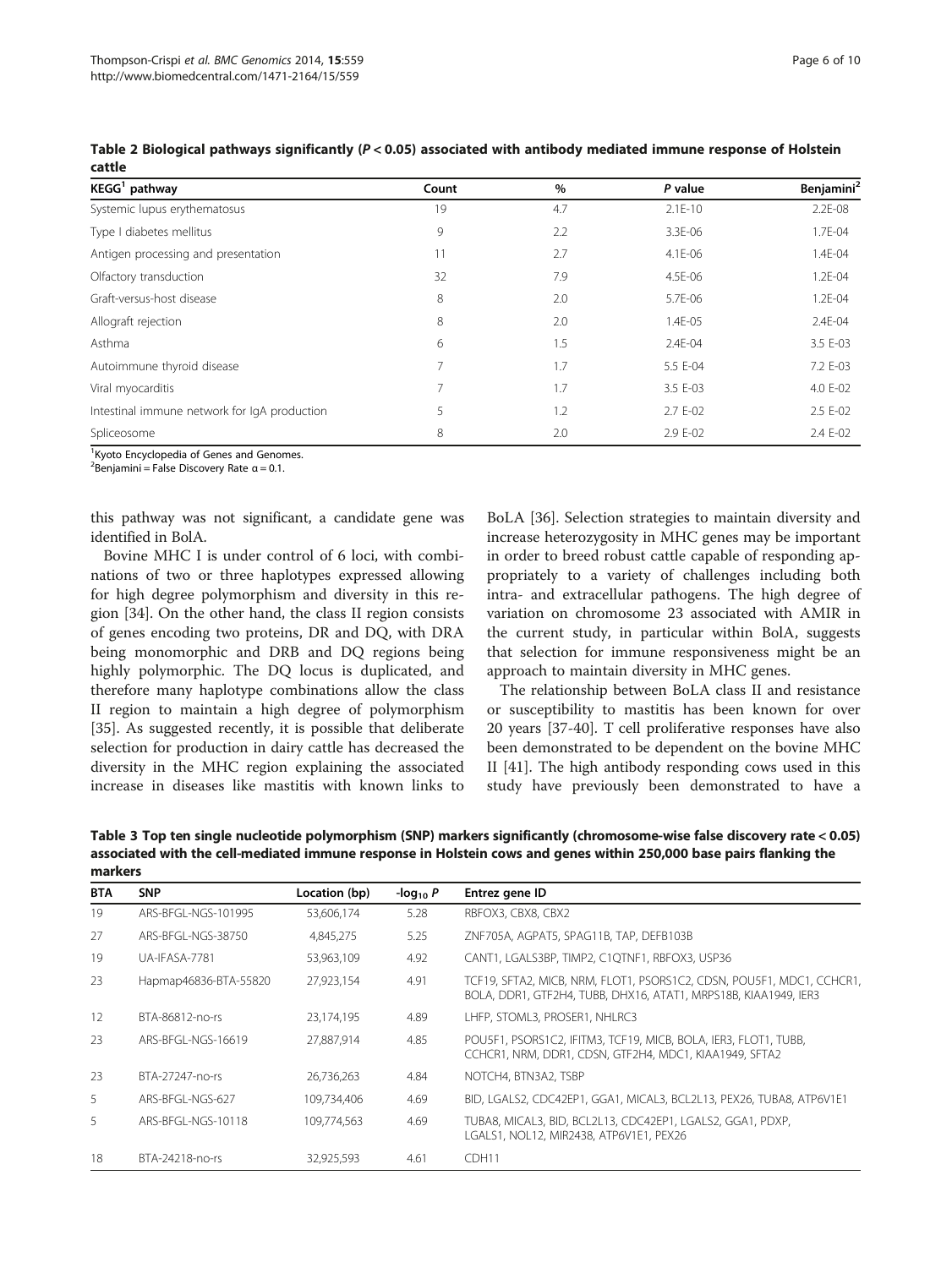<span id="page-6-0"></span>

lower incidence rate of clinical mastitis compared to the low antibody responding counterparts that were selected for selective genotyping [[11](#page-8-0)]. Therefore, an association with this highly polymorphic and complex gene region could be expected. Associations between the immune response traits AMIR and CMIR and BoLA have been demonstrated previously [\[38](#page-8-0)[,42](#page-9-0)]. Rupp et al. [[42\]](#page-9-0) found different allele combinations associated with AMIR and CMIR, and suggested they were independent or negatively correlated genetically, which has been shown previously [[9\]](#page-8-0). Additionally, certain BolA allele combinations were associated with increased risk of mastitis.

In this study, interleukin 17 (IL-17) was a candidate gene associated with AMIR and its receptor, IL17RA, associated with CMIR. IL-17 is a proinflammatory cytokine produced mainly by CD4+ T cells of the Th17 lineage, but also dendritic cells [\[43,44](#page-9-0)]. IL-17 regulates innate host defenses by stimulating cells such as fibroblasts and epithelial cells to produce IL-6, IL-8 and granulocyte colony stimulating factor (G-CSF) which in turn recruit neutrophils contributing to the development of acute inflammation [\[44](#page-9-0)]. IL-17A and IL-17 F have been implicated in

modulation of mammary gland immune responses to mastitis causing bacteria [[45](#page-9-0)]. An in vitro challenge model using a bovine mammary epithelial cell culture with components of Staphylococcus aureus, a common mastitispathogen, found an increase in gene expression of proteins with antibacterial properties in the presence of IL-17A and IL-17 F, and expression was increased in the presence of TNFα [[45](#page-9-0)], another candidate gene associated with AMIR and CMIR in the present study. Milk somatic cells isolated from cows identified as positive for Staphlyococcus aureus mastitis have been found to have an increased expression of IL-17 compared to blood mononuclear cells [[46](#page-9-0)]. IL-17 has also been implicated in immune responses to Neospora caninum [\[47](#page-9-0)], as well as Mycobacterium tuberculosis vaccination [\[48\]](#page-9-0). Given that the antibody and cell-mediated immune response traits evaluated in the current study represents an overall ability for the cow to make a robust antibody and cellular responses, it is logical that cytokines like IL-17 and TNFα, which are involved in host defence, were associated with these traits.

Candidate genes associated with CMIR included galectins which have been shown to be induced in response

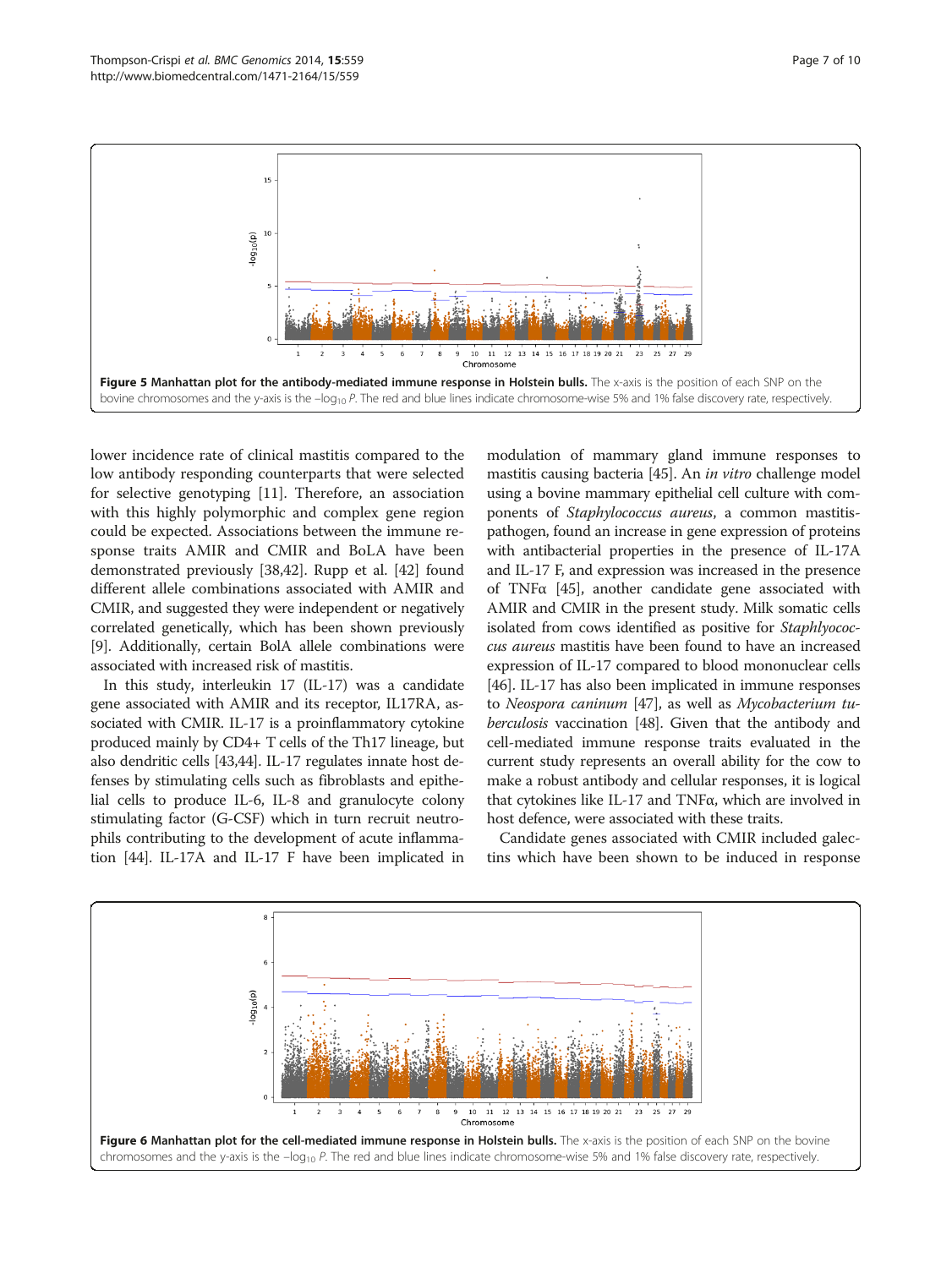to gastrointestinal nematode infection in cattle [[49\]](#page-9-0) and sheep [\[50](#page-9-0)], but are better known for their role in reproduction [[51,52](#page-9-0)]. CMIR was also associated with the βdefensins which have a variety of roles in protection from pathogens and regulation of immune responses and reproduction [[53\]](#page-9-0). More specifically, CMIR was associated with tracheal associated protein (TAP), a βdefensin which has been found to be important in killing bacteria that can cause pneumonia in cattle [\[54](#page-9-0)]. Candidate genes associated with the classical pathway of the complement system were also found to be associated with both AMIR and CMIR. The complement system is an important component of the innate host defense, critical in initiating adaptive responses such as those measured in the current study. The variety of immune response related genes identified here provide an opportunity for future studies on the genetic regulation of these molecules in general adaptive immune responses.

In the dairy industry, selection for complex traits, such as production, has been successful. In cattle, the vast majority of complex traits are under polygenic control, having many genes with small effects contributing to the variation of each trait, with some exceptions such as the diacylglcerol O-acyltransferase (DGAT1) [\[55](#page-9-0)] and ATP binding cassette subfamily G member 2 (ABCG2) [[56](#page-9-0)] associated with milk production, myostatin associated with double muscle in beef cattle [[57\]](#page-9-0) and MHC DQ haplotypes associated with mastitis [\[39\]](#page-9-0). For traits such as general immune response where it is impossible for a single gene to regulate the trait, using estimated breeding values or genomic estimated breeding values may overcome the issue of complex regulation by selecting for all genes controlling the trait, without necessarily knowing the genes themselves [[58](#page-9-0)].

Genomic selection makes use of genomic estimated breeding values (GEBV) that are estimated based on the sum of marker effects evenly spaced across the genome [[59\]](#page-9-0). Once a substantial reference population with accurate phenotypes and genotypes has been established, it is possible to estimate GEBV for animals without phenotypes. The advent of genomic selection has significantly increased the rate of genetic gain in dairy cattle mainly by reducing the generation interval [[60\]](#page-9-0), and could make it feasible to include new phenotypes such as methane production or health in breeding indices [[61](#page-9-0)]. However, the inclusion of new traits in genomic breeding indices will require a substantial reference population with accurate phenotypes and genotypes. This was the first GWAS for general antibody-mediated and cell-mediated immune responses in dairy cattle. Despite the limited number of genotyped animals in this study, several significant markers, candidate genes and pathways were identified. A study based on a larger number of animals

with both genotypes and phenotypes would be useful in order to confirm these initial results. However, significant variation found here suggests it may be possible to calculate GEBV for immune response in the future. Moreover, in the future, a larger dataset and the use of sequencing and/or imputation to increase the density of markers may also help identify informative markers within novel genes for AMIR and CMIR.

# Conclusion

This study found a number of significant SNP markers associated with High and Low general antibody and cellmediated immune responses of Holstein cattle, suggesting it may be possible to calculate genomic breeding values for these traits and include them in breeding indices to decrease the incidence and severity of disease in the dairy industry. Results were validated in a population of Holstein bulls not closely related to the cows. The immune system provides the main defense against pathogenic micro-organisms and as such has the ability to vary the response in accordance with the nature of the invading pathogen or immunizing agent. This system is therefore under complex genetic regulation and individuals differ in their immune response profiles with protective responses not necessarily identical between individuals. The immune system is also dynamic in its capacity to deal with the variation found within and across various pathogens. This was the first genome-wide association study for general antibody and cell-mediated immune responses in cattle. Despite the relatively small number of genotyped individuals, it provides encouraging evidence in support of future studies based on a larger reference population that could lead to the estimation of for genomic breeding values for immune response.

#### Competing interests

The authors declare that they have no competing interests.

#### Authors' contributions

KTC evaluated the immune response phenotypes and sire EBV, obtained the cow genotypes, determined candidate genes and biological pathways and drafted the manuscript. MS provided the bull genotypes, and coded the GQLS and FDR methods. RV performed the data editing and statistical analysis and provided the R program for creation of Manhattan plots. MA provided help in the candidate gene identification and the in silico functional analysis. FM provided the cow EBV and pedigrees. FS participated in the genomics study design and analysis. BM designed and oversaw the immune response and genomics study and helped to draft the manuscript. All authors' read and approved the final manuscript.

#### Acknowledgements

This research was funded by grants to B.A. Mallard from the Semex Alliance, a collaborative research and development grant from the Natural Sciences and Engineering Research Council (NSERC) and the DairyGen Council of the Canadian Dairy Network (CDN), as well as the Canadian Bovine Mastitis Research Network. The authors' acknowledge the technicians involved in the immune response sampling, as well as Shannon Cartwright and Laura Cain for the laboratory analysis.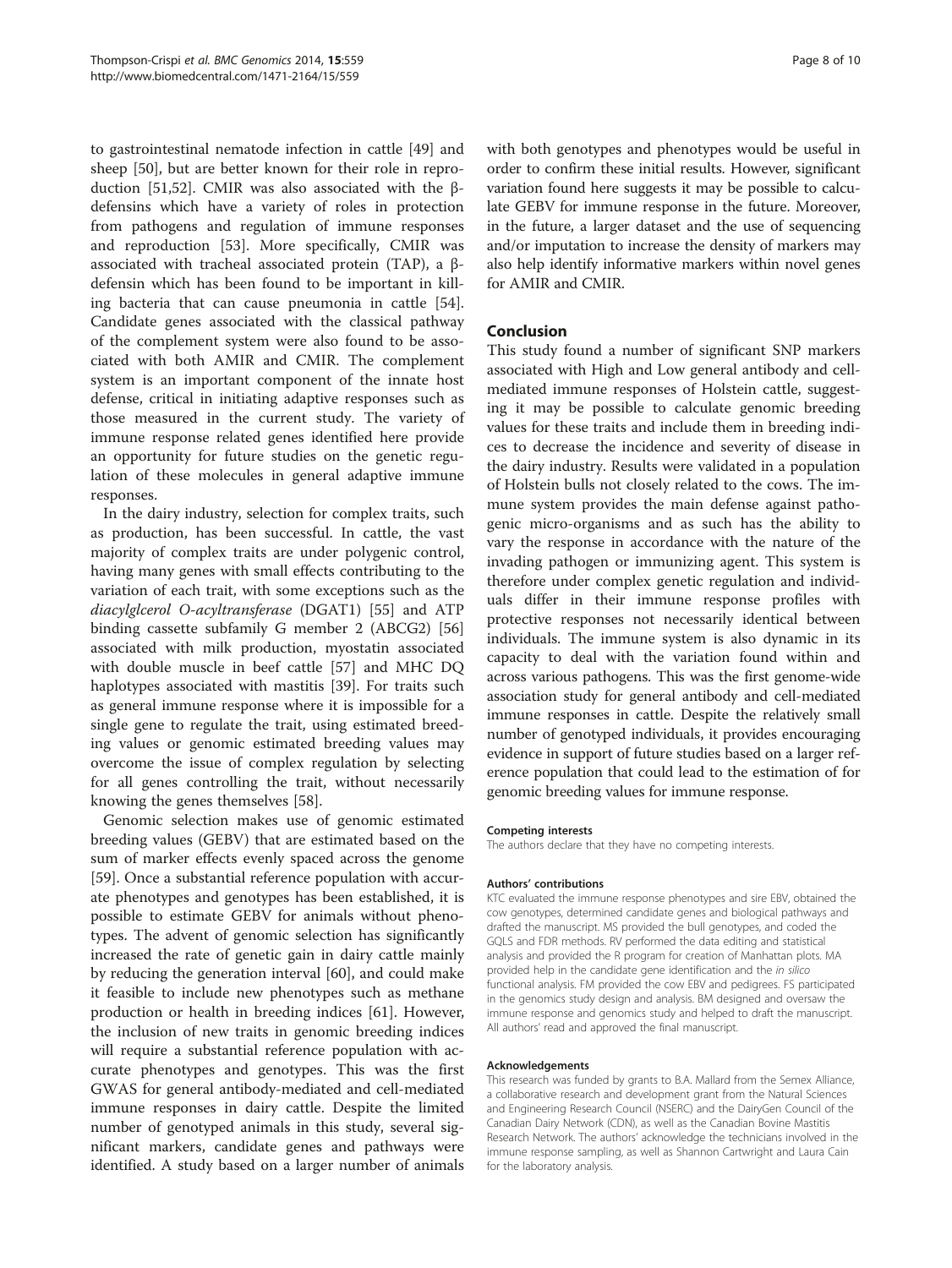#### <span id="page-8-0"></span>Author details

<sup>1</sup>Department of Pathobiology, Ontario Veterinary College, University of Guelph, 50 Stone Road, Guelph, ON N1G 2W1, Canada. <sup>2</sup>Center for Genetic Improvement of Livestock, University of Guelph, Guelph, ON N1G 2W1, Canada. <sup>3</sup>L'Alliance Boviteq, Saint-Hyacinthe, QC J2T 5H1, Canada. <sup>4</sup>Beef Improvement Opportunities, Guelph, ON N1K 1E5, Canada. <sup>5</sup>Department of Animal and Poultry Science, Damanhour University, Damanhour, Egypt. 6 Canadian Dairy Network, Guelph, ON N1K 1E5, Canada.

#### Received: 2 May 2013 Accepted: 27 June 2014 Published: 4 July 2014

#### References

- 1. Abdel-Azim GA, Freeman AE, Kehrli ME Jr, Kelm SC, Burton JL, Kuck AL, Schnell S: Genetic basis and risk factors for infectious and noninfectious diseases in US Holsteins. I. Estimation of genetic parameters for single diseases and general health. J Dairy Sci 2005, 88:1199-1207.
- 2. Mallard BA, Atalla H, Cartwright S, Hine BC, Hussey B, Paibomesai M, Thompson-Crispi KA, Wagter-Lesperance L: Genetic and Epigenetic Regulation of the Bovine Immune System: Practical Implications of the High Immune Response Technology. Proc National Mastitis Council 50th Annual Meeting. 2011:53–63.
- Wagter L, Mallard BA: Method of Identifying High Immune Response Animals. 2007. University of Guelph. (7,258,858). 21-8-2007. US.
- 4. Wagter LC, Mallard BA, Wilkie BN, Leslie KE, Boettcher PJ, Dekkers JC: A quantitative approach to classifying Holstein cows based on antibody responsiveness and its relationship to peripartum mastitis occurrence. J Dairy Sci 2000, 83:488–498.
- 5. DeLapaz J: Using Humoral and Cellular Response to Novel Antigens in Periparturent Dairy Cows as a Measure of Genetic Disease Resistance in Dairy Cows, PhD Thesis. MSc Thesis. University of Florida; 2008. [http://etd.fcla.edu/](http://etd.fcla.edu/UF/UFE0022360/delapaz_j.pdf) [UF/UFE0022360/delapaz\\_j.pdf.](http://etd.fcla.edu/UF/UFE0022360/delapaz_j.pdf)
- 6. Pinedo PJ, Donovan A, Rae O, DeLapaz J: Association between paratuberculosis infection and general immune status in dairy cattle, Proceedings of the 10th International Colloquium on Paratuberculosis, Volume 1. 2009:127.
- Thompson-Crispi KA, Hine B, Quinton M, Miglior F, Mallard BA: Short communication: Association of disease incidence and adaptive immune response in Holstein dairy cows. J Dairy Sci 2012, 95:3888-3893.
- 8. Thompson-Crispi KA, Mallard BA: Type 1 and Type 2 Immune Response Profiles of Commercial Dairy Cows in Four Regions of Canada. Can J Vet Res 2012, 76:120–128.
- 9. Thompson-Crispi KA, Sewalem A, Miglior F, Mallard B: Genetic Parameters of Adaptive Immune Response Traits in Canadian Holsteins. J Dairy Sci 2012, 95:401–409.
- 10. Nixon M, Bohmanova J, Jamrozik J, Schaeffer LR, Hand K, Miglior F: Genetic parameters of milking frequency and milk production traits in Canadian Holsteins milked by an automated milking system. J Dairy Sci 2009, 92:3422–3430.
- 11. Thompson-Crispi KA, Miglior F, Mallard BA: Incidence Rates of Clinical Mastitis among Canadian Holsteins Classified as High, Average and Low Immune Responders. Clin Vaccine Immunol 2013, 20:106–112.
- 12. Goddard ME, Hayes BJ: Mapping genes for complex traits in domestic animals and their use in breeding programmes. Nat Rev Genet 2009, 10:381–391.
- 13. Cole JB, Wiggans GR, Ma L, Sonstegard TS, Lawlor TJ Jr, Crooker BA, van Tassell CP, Yang J, Wang S, Matukumalli LK, Da Y: Genome-wide association analysis of thirty one production, health, reproduction and body conformation traits in contemporary U.S. Holstein cows. BMC Genomics 2011, 12:408.
- 14. Minozzi G, Buggiotti L, Stella A, Strozzi F, Luini M, Williams JL: Genetic loci involved in antibody response to Mycobacterium avium ssp. paratuberculosis in cattle. PLoS One 2010, 5:e11117.
- 15. Pant SD, Schenkel FS, Verschoor CP, You Q, Kelton DF, Moore SS, Karrow NA: A principal component regression based genome wide analysis approach reveals the presence of a novel QTL on BTA7 for MAP resistance in holstein cattle. Genomics 2010, 95:176–182.
- 16. Finlay EK, Berry DP, Wickham B, Gormley EP, Bradley DG: A genome wide association scan of bovine tuberculosis susceptibility in Holstein-Friesian dairy cattle. PLoS One 2012, 7:e30545.
- 17. Lewandowska-Sabat AM, Gunther J, Seyfert HM, Olsaker I: Combining quantitative trait loci and heterogeneous microarray data analyses reveals putative candidate pathways affecting mastitis in cattle. Anim Genet 2012, 43:793–799.
- 18. Meredith BK, Kearney FJ, Finlay EK, Bradley DG, Fahey AG, Berry DP, Lynn DJ: Genome-wide associations for milk production and somatic cell score in Holstein-Friesian cattle in Ireland. BMC Genet 2012, 13:21.
- 19. Meredith BK, Berry DP, Kearney F, Finlay EK, Fahey AG, Bradley DG, Lynn DJ: A genome-wide association study for somatic cell score using the Illumina high-density bovine beadchip identifies several novel QTL potentially related to mastitis susceptibility. Front Genet 2013, 4:229.
- 20. Ogorevc J, Kunej T, Razpet A, Dovc P: Database of cattle candidate genes and genetic markers for milk production and mastitis. Anim Genet 2009, 40:832–851.
- 21. Purdie AC, Plain KM, Begg DJ, de Silva K, Whittington RJ: Candidate gene and genome-wide association studies of Mycobacterium avium subsp. paratuberculosis infection in cattle and sheep: a review. Comp Immunol Microbiol Infect Dis 2011, 34:197-208.
- 22. Sargolzaei M, Chesnais J, Schenkel FS: Flmpute An efficient imputation algorithm for dairy cattle populations. J Dairy Sci 2011, 94:333.
- 23. VanRaden PM, Null DJ, Sargolzaei M, Wiggans GR, Tooker ME, Cole JB, Sonstegard TS, Connor EE, Winters M, van Kaam JB, Valentini A, Van Doormaal BJ, Faust MA, Doak GA: Genomic imputation and evaluation using high-density Holstein genotypes. J Dairy Sci 2013, 96:668-678.
- 24. Feng Z, Wong W, Gao X, Schenkel F: Generalized genetic association study with samples of related individuals. Ann Appl Stat 2011, 5:2109–2130.
- 25. Benjamini Y, Hochberg Y: Controlling the false discovery rate: a practical and powerful approach to multiple testing. J R Stat Soc B 1995, 57:289-300.
- 26. Grant JR, Arantes AS, Liao X, Stothard P: In-depth annotation of SNPs arising from resequencing projects using NGS-SNP. Bioinformatics 2011, 27:2300–2301.
- 27. Huang dW, Sherman BT, Tan Q, Kir J, Liu D, Bryant D, Guo Y, Stephens R, Baseler MW, Lane HC, Lempicki RA: DAVID Bioinformatics Resources: expanded annotation database and novel algorithms to better extract biology from large gene lists. Nucleic Acids Res 2007, 35:W169–W175.
- 28. Huang dW, Sherman BT, Lempicki RA: Systematic and integrative analysis of large gene lists using DAVID bioinformatics resources. Nat Protoc 2009, 4:44–57.
- 29. Ellis SA, Codner G: The impact of MHC diversity on cattle T cell responses. Vet Immunol Immunopathol 2012, 148:74–77.
- 30. Stear MJ, Bishop SC, Mallard BA, Raadsma H: The sustainability, feasibility and desirability of breeding livestock for disease resistance. Res Vet Sci 2001, 71:1–7.
- 31. Guzman E, Taylor G, Charleston B, Skinner MA, Ellis SA: An MHC-restricted CD8+ T-cell response is induced in cattle by foot-and-mouth disease virus (FMDV) infection and also following vaccination with inactivated FMDV. J Gen Virol 2008, 89:667–675.
- 32. Brown WC, McGuire TC, Mwangi W, Kegerreis KA, Macmillan H, Lewin HA, Palmer GH: Major histocompatibility complex class II DR-restricted memory CD4(+) T lymphocytes recognize conserved immunodominant epitopes of Anaplasma marginale major surface protein 1a. Infect Immun 2002, 70:5521–5532.
- 33. Morse K, Norimine J, Hope JC, Brown WC: Breadth of the CD4+ T cell response to Anaplasma marginale VirB9-1, VirB9-2 and VirB10 and MHC class II DR and DQ restriction elements. Immunogenetics 2012, 64:507–523.
- 34. Ellis S: The cattle major histocompatibility complex: is it unique? Vet Immunol Immunopathol 2004, 102:1–8.
- 35. Lewin HA, Russell GC, Glass EJ: Comparative organization and function of the major histocompatibility complex of domesticated cattle. Immunol Rev 1999, 167:145–158.
- 36. Codner GF, Stear MJ, Reeve R, Matthews L, Ellis SA: Selective forces shaping diversity in the class I region of the major histocompatibility complex in dairy cattle. Anim Genet 2012, 43:239–249.
- 37. Lunden A, Sigurdardottir S, Edfors-Lilja I, Danell B, Rendel J, Andersson L: The relationship between bovine major histocompatibility complex class II polymorphism and disease studied by use of bull breeding values. Anim Genet 1990, 21:221–232.
- Mallard BA, Leslie KE, Dekkers JC, Hedge R, Bauman M, Stear MJ: Differences in bovine lymphocyte antigen associations between immune responsiveness and risk of disease following intramammary infection with Staphylococcus aureus. J Dairy Sci 1995, 78:1937-1944.